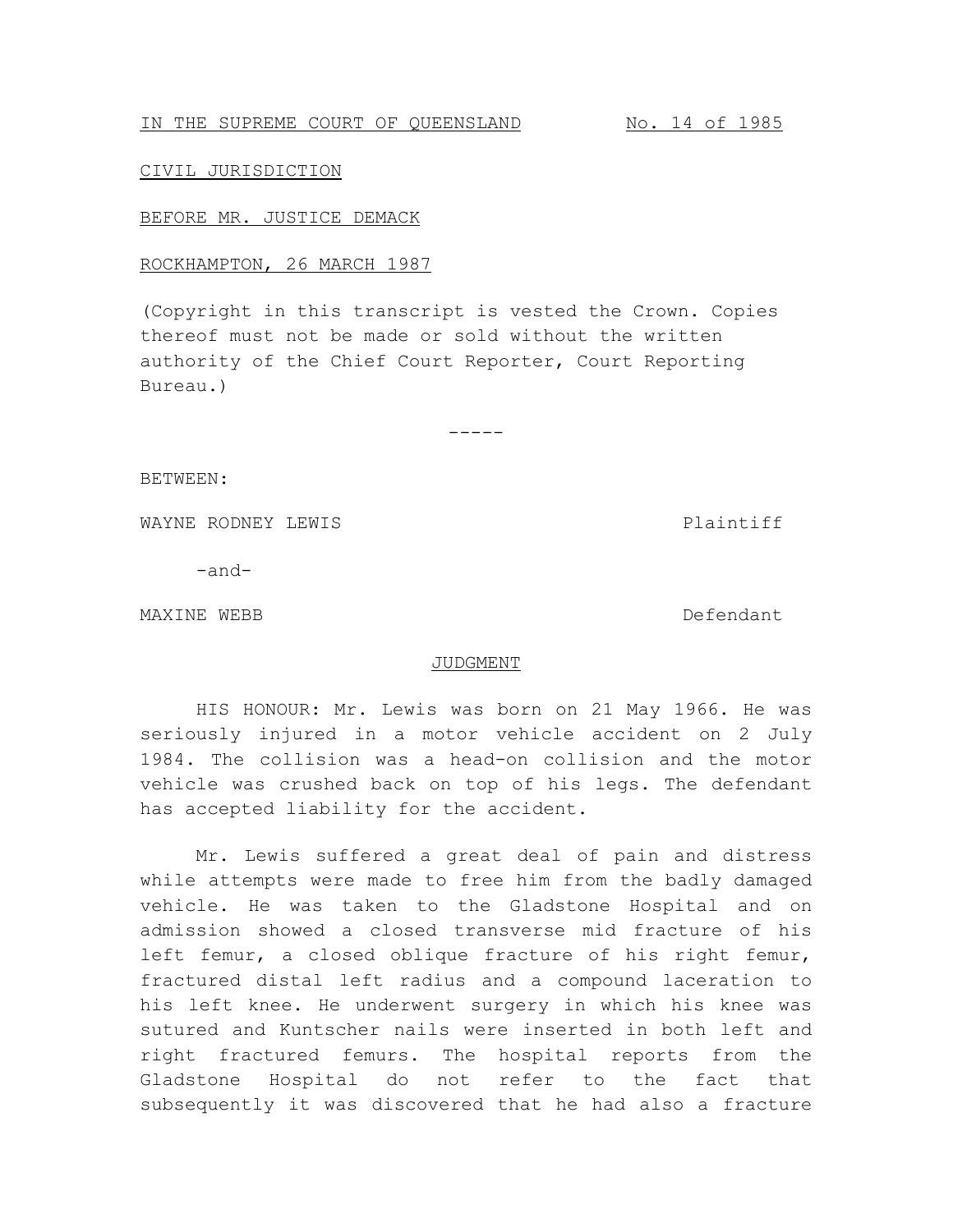in the right arm. That was not diagnosed for approximately two weeks. His right arm was then put in plaster, and there does not seem to be any disability arising from that injury that requires any further consideration.

He was released from hospital on 7 August 1984 and went back to visit the premises of his employer, Bob Jane T-Mart, Gladstone. He was apparently going there to have some forms signed and he slipped as he entered the building. He was on crutches at that time and obviously the healing in both his legs was at a very early stage. He fell and bent a Kuntscher nail in his left leg. He was readmitted to hospital and a further operation was performed to remove the bent nail and to reinsert another nail. He was in hospital then until 5 September 1984.

The nail in the right femur was subsequently removed but the nail in the left femur was inserted to such a depth that it cannot now be removed without some chipping away of the head of the femur. Dr. McClymont recommends that the nail remain where it is. It is worth observing that in the report of the Gladstone Hospital Board two particular visits are noted, and the symptoms that are then observed need to be recorded:

28 December- Progress and X-ray. Walking well but still 1984 with a limp. 15 March- Progress and X-rays. Right leg healed well. 1985 Some healing still to go with the left leg. Will be reviewed in six months.

In fact, Mr. Lewis had returned to work on 5 December 1984. This, to my mind, illustrates something which is I think very obvious in Mr. Lewis's case, namely, that he is a very highly motivated young man who has worked very hard to try to recover his physical capacities.

Prior to the accident he was working for Bob Jane T-Mart, Gladstone. He had been involved with tyre fitting ever since he left school at the age of 15. The manager/franchisee of the Gladstone Bob Jane T-Mart, Mr.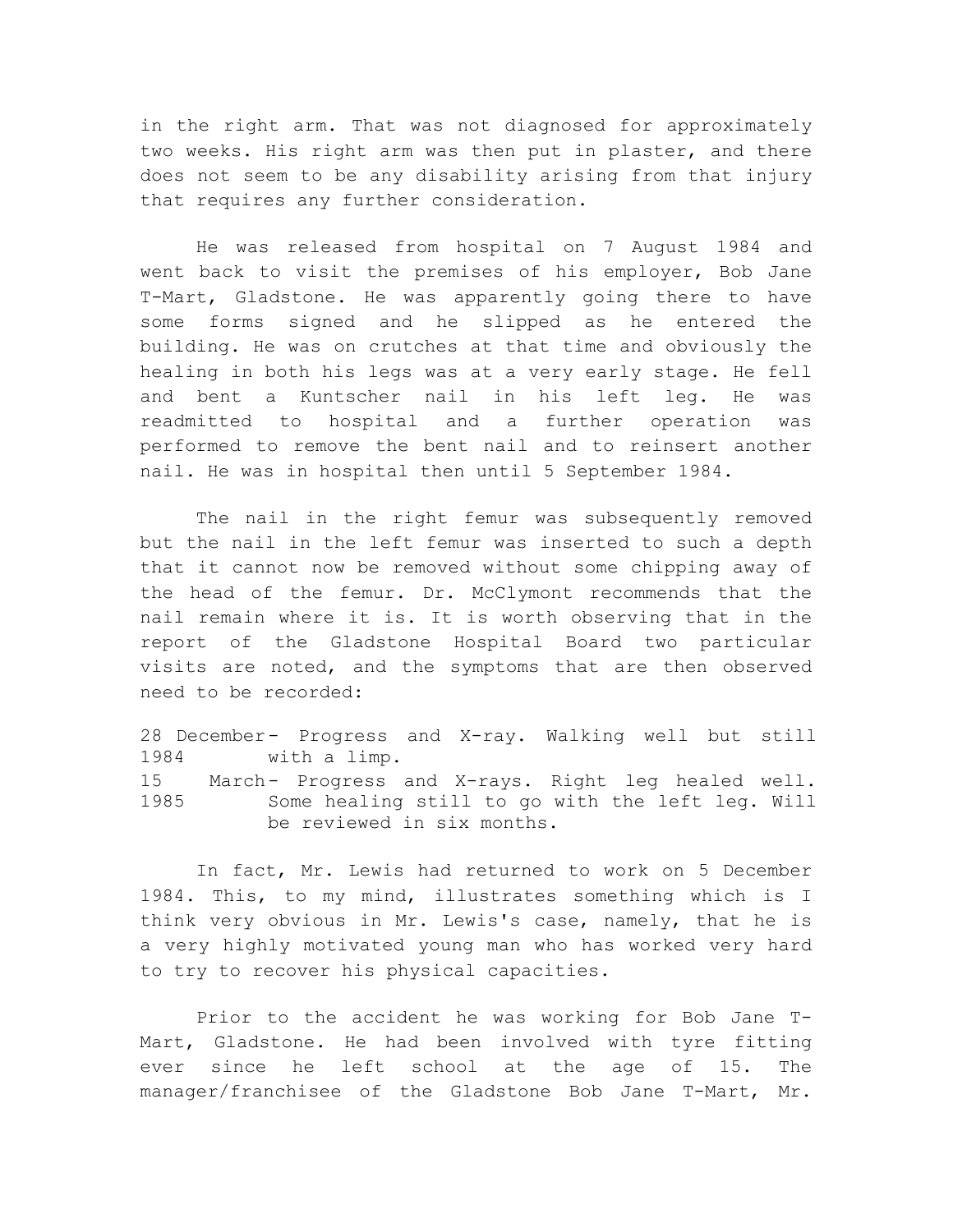Davies, was called to give evidence. He spoke in very high terms of Mr. Lewis and I accept his evidence. I accept that at the time of the accident he had marked Mr. Lewis out to become his assistant and that there was a very strong possibility that his then assistant would have moved to Mackay shortly after July 1984. I am satisfied that Mr. Lewis had a very good future in that industry, with every prospect of becoming someone who would be a franchisee of premises at some stage. Part of his success in business lay in the fact that he was a very good footballer. Evidence from a man who is a district coach, Mr. Mitchell, was given, which was filled with praise of Mr. Lewis's talents. I did not think that Mr. Mitchell displayed any indications that would demonstrate that he was overstating the case. He seemed to me to be a dedicated and honest man who had formed the opinion that Mr. Lewis would be able to go on to play A-grade Rugby League in Brisbane, and that representative football in Queensland and beyond was within his capacity.

The coach of the football team in Gladstone for whom Mr. Lewis was playing in 1984 was also called. He was Mr. Bruce Warwick, a very experienced Rugby League footballer with some ten years A-grade football in Sydney and in Brisbane. He said that he found Mr. Lewis to be both dedicated and having exceptionally good natural skills. He was inclined also to see an international future ahead of Mr. Lewis. The evidence of Mr. Warwick was, of course, tempered by the admissions that he made in crossexamination that there is many a slip twixt cup and lip in the game of football, and many promising 18 year olds simply do not make it to international standard for a variety of reasons. However, it seems to me, bearing in mind that this young man came from Gladstone and that his immediate future lay in that city, that his football prowess, together with his capacity in handling customers at the T-Mart, guaranteed that he would be able to achieve a high standard of economic performance in the immediately close years of his life. The fact that he was working for an enterprise that was initiated by a sportsman, and the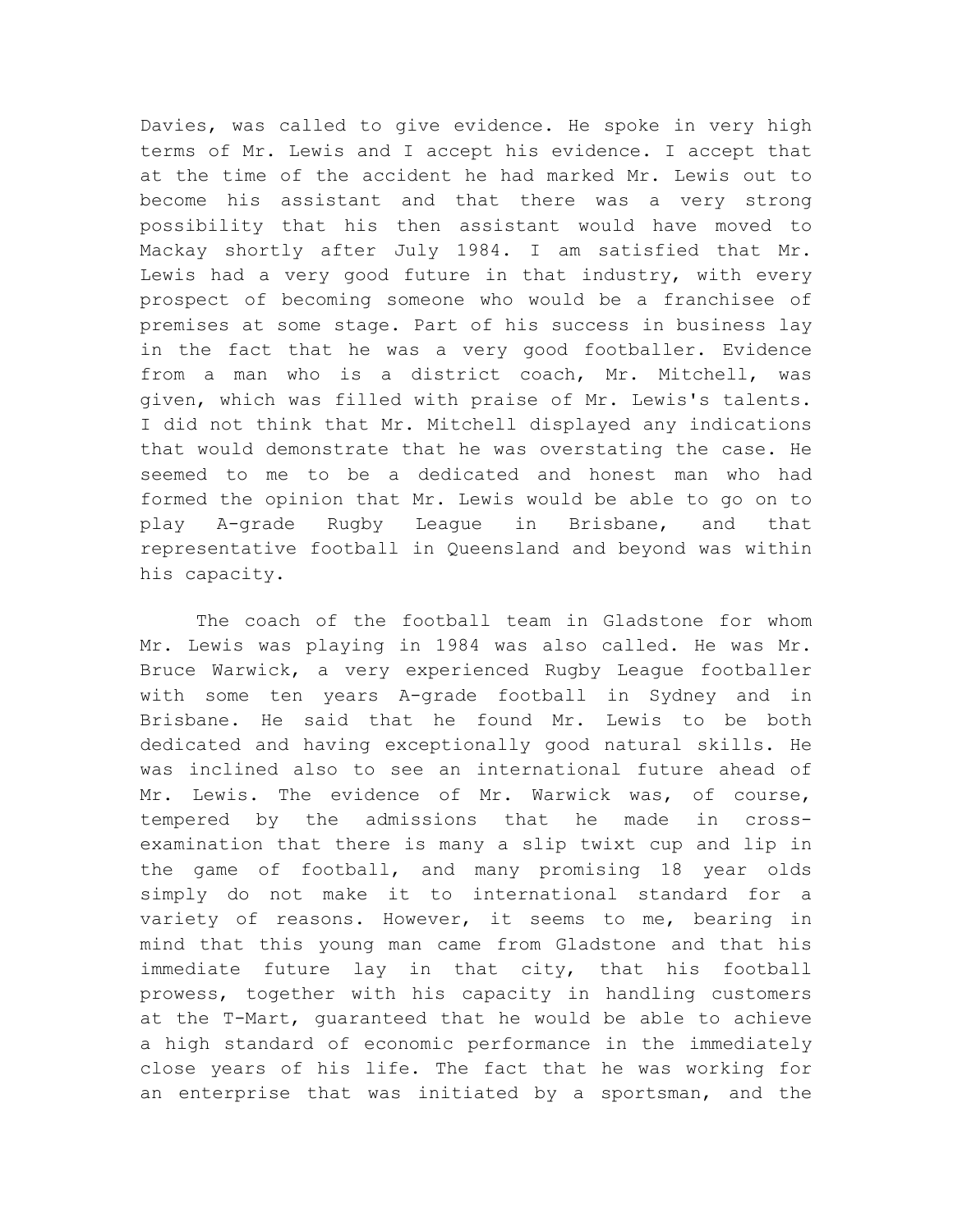fact that his football coach has become a businessman in Gladstone, would be strong incentives to a well motivated young man to use his prestige as a sportsman to his advantage in business.

Turning then to his loss of economic capacity, first of all, schedules have been tendered which became Exhibit 8. These show a loss of income after the accident to which adjustments have to be made to take account of payment that he has received from Queensland Tyre Services and from unemployment benefit. These show a loss of some \$8,300. However, these figures are all calculated on the basis of his continuing to work as a tyre fitter. Clearly, on what I have said, he would have become someone more valuable in the business some time ago and his income would have been greater than that. Also, he would have had the opportunity by now of playing in two full seasons of football, almost certainly in Brisbane, and consequently something has to be allowed for his loss of income from that. I assess past economic loss at \$16,000.

So far as the future is concerned he is now working as a process worker with Queensland Alumina Ltd. Over the past 12 months he has earned approximately \$12,000 net. The man whose shoes he would have filled at Bob Jane T-Mart has earned approximately \$15,000 in that same period. It seems to me that this difference of something like \$60 net per week is some indication of his loss of economic capacity. It is not the whole story but it does set some base figures.

He is still a very young man and it seems to me that taking into account all of the contingencies, at least 30 years working life must be allowed and this produces a sum which I would round off at \$50,000.

The present work he has, which is producing a good income for him, is work that he does with difficulty. It involves a great deal of climbing of ladders as well as steps and involves a lot of walking. Dr. McClymont recommends that he should get out of this work as soon as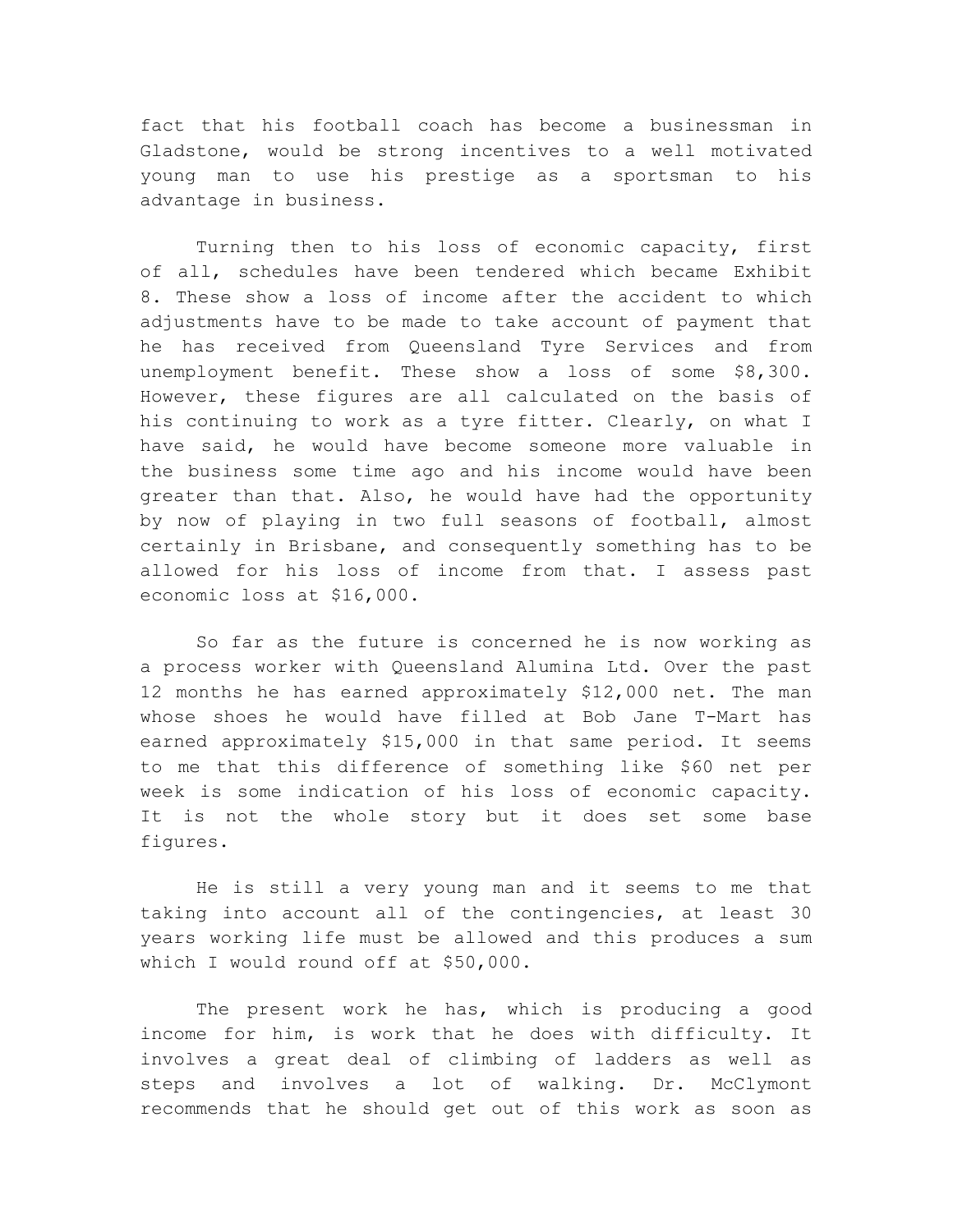he can and that seems to me to be sensible advice. This means that some allowance has to be made for his vulnerability in the work place because of his limited ability to move about. For this I shall allow the sum of \$15,000.

Also, there has to be some allowance for what he might have done at football. This is a component which is a matter of the purest speculation. There is no evidence before me but there are some things that even judges notice in the world about them and if he were to acquire the fame of his namesake he might well find he could not be paid the high fees that clubs offer to pay him. So it is a matter, as I say, of speculation. However, here at a point very early in his career, it seems to me that the speculation has to be in modest terms and I shall allow \$15,000 to cover that part of his loss. I therefore assess his future loss of economic capacity as \$80,000.

So far as his present disabilities and condition are concerned, Dr. McClymont says that he has lost 20 per cent of the function of his left leg. This is largely because of creakiness and stiffness and pain in the knee. Dr. McClymont is of the view that there is probably a torn meniscus following the laceration in that knee. As a result, this knee locks up quite often and Mr. Lewis has to manipulate it to unlock it. His right leg is half an inch short and there is a considerable, external rotation deformity because of the way the bone has healed. Because of this, which means that his foot turns out some 30 to 35 degrees, Dr. McClymont assesses his loss of function in the right leg also at 20 per cent. There is stiffness in the left wrist and Dr. McClymont assesses a 10 per cent loss of function of the left arm. Mr. Lewis seemed to me to make a bit more of the disability in the left arm than Dr. McClymont would allow. It is still less than three years since the accident and it may well be that Mr. Lewis will gain a bit more confidence with his left hand and wrist than he has shown up to date. Certainly Dr. McClymont's estimate of the disability was not challenged.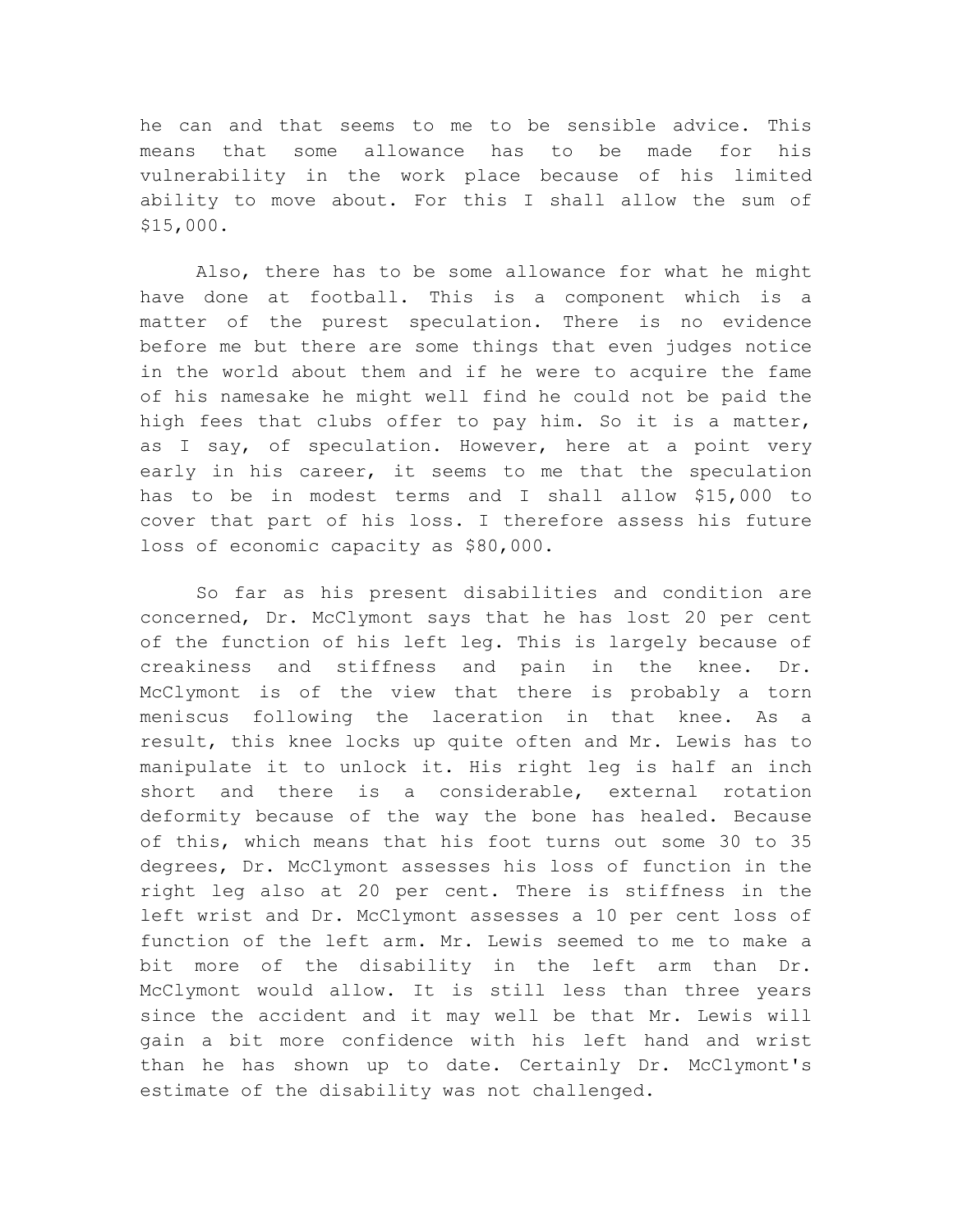There are very obvious scars on both upper legs and to the left knee. Dr. McClymont measures these as a scar overlying the medial side of the left knee some 3½ inches long. Part of this scar involves quite a marked depression. It is certainly conspicuous and would attract comment. The scar on the left lateral thigh is 10½ inches long and over the right thigh, 9 inches long. There are scars above the hips. The one overlying the right hip is 2¼ inches long. There is a T-shaped scar overlying the left hip, the limbs being 2¼ inches and 4 inches long. Part of these scars at least is visible when he wears shorts. He has been transformed from a very healthy, vigorous young man who enjoyed football and other sports to someone who has great difficulty squatting, who has difficulty running, who has this knee which locks up. He says that he has tried to play indoor cricket but was not any good and developed pain in both legs afterwards. He has made a considerable effort to get his strength back by attending physio and by attending the gym but by and large he is left with very little by way of sporting activity even though at this stage he is only 21. The condition of his right leg means that there is a possibility of osteo-arthritis in the knee; in the left knee, that is a certainty.

He is not a married man at this stage but obviously these disabilities are going to affect him in family life if he chooses to marry and have a family. For all these disabilities and for the loss of amenities of life that they bring, I assess the sum of \$40,000.

I shall allow interest on past economic loss and on \$10,000 of the pain and suffering award. I assess that interest at \$4,200.

In summary, then, the agreed specials, none of which attract interest, are \$11,781; past economic loss, \$16,000; future economic loss, \$80,000; pain and suffering, \$40,000; interest, \$4,200, a total of \$151,981.